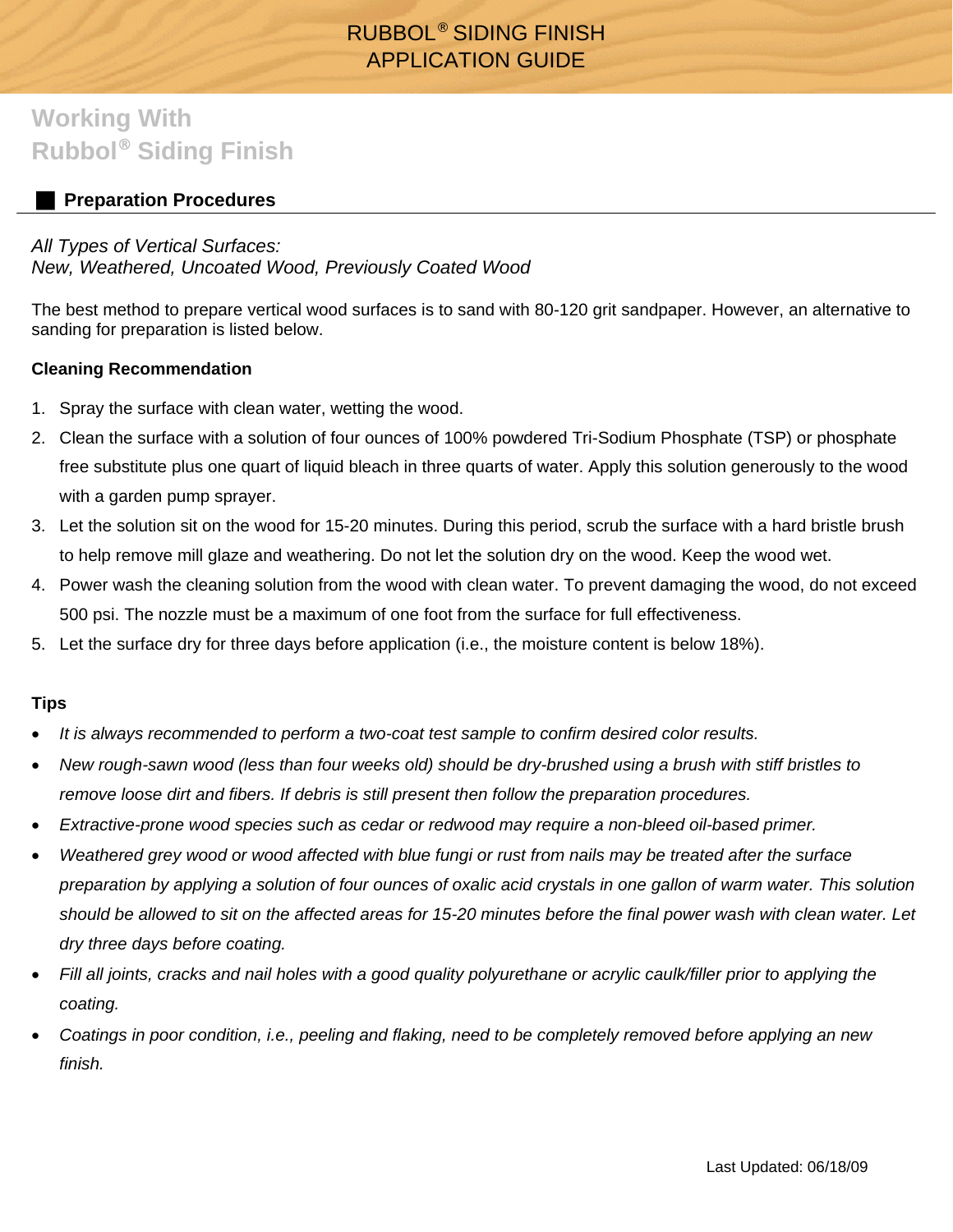# RUBBOL® SIDING FINISH APPLICATION GUIDE

## **Application Procedures**

Coverage area per coat for Rubbol Siding Finish is 300-400 sq. ft./U.S. gal. (smooth wood) and 150-200 sq. ft./U.S. gal. (rough, textured or weathered surface).

### **New/Bare Wood and Previously Coated Surface Applications**

- 1. Follow the preparation procedures.
- 2. Apply one coat of Rubbol Siding Finish.
- 3. Let surface dry for minimum of 24 hours.
- 4. Apply the second coat of Rubbol Siding Finish. (For previously coated surfaces, apply a second coat if needed.)
- 5. Clean tools with warm water and soap.

### *Application Do's …*

- *Apply when the surface and air temperature is 50*° *F/10*° *C to 95*° *F/35*° *C*
- *Stir well before using*
- *Saturate all end grains*
- *Maintain a wet edge*
- *Apply in the direction of the grain*
- *If possible, back prime surface*
- *Intermix batches to ensure color consistency*
- *Apply using nylon-polyester brush, roller or by spraying*

### *Application Don'ts …*

- *Do not apply in direct sunlight*
- *Do not apply when the surface is hot to the touch*
- *Do not apply when dew or frost is present*
- *Do not apply in wet weather*
- *Do not apply when moisture content of the wood is greater than 18%*